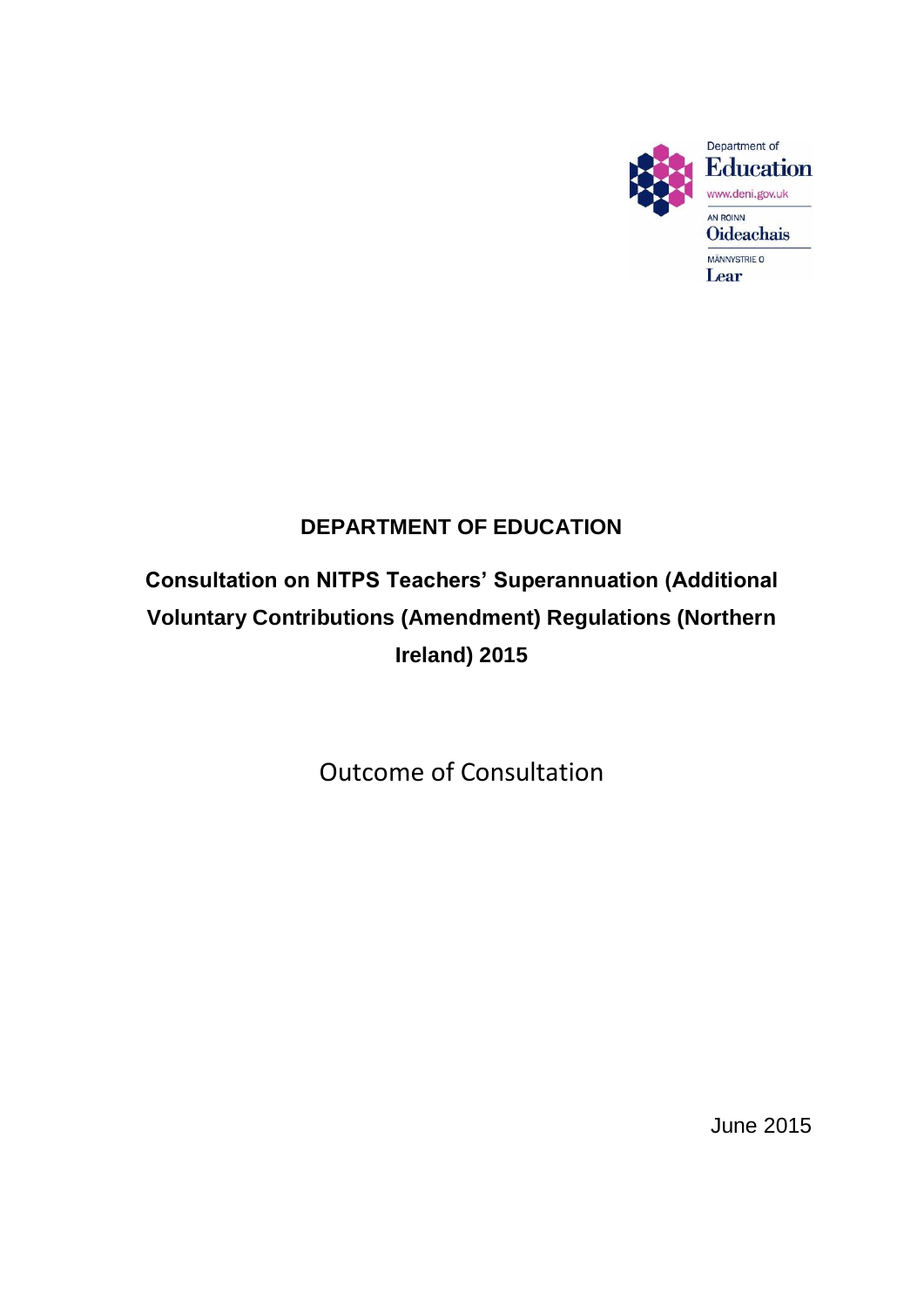# **CONTENTS**

| <b>Section</b> |                                  | Page        |
|----------------|----------------------------------|-------------|
|                | 1. Introduction                  | $\mathbf 2$ |
| $2_{-}$        | <b>Consultation Process</b>      | $\mathbf 2$ |
| 3.             | <b>Key Findings</b>              | 3           |
| 4.             | <b>Conclusion and Next Steps</b> |             |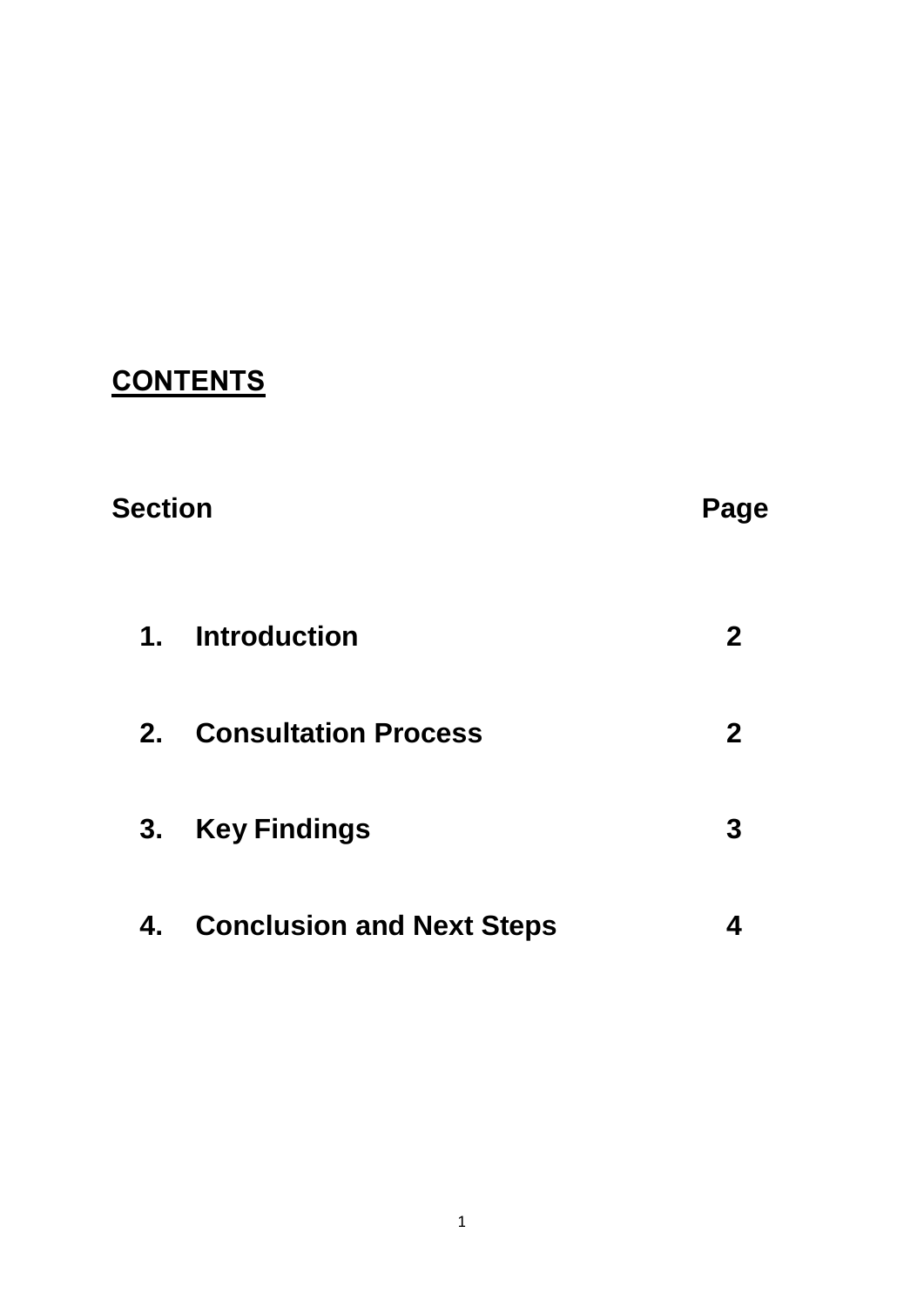#### **1. Introduction**

#### 1.1 The consultation document

http://www.deni.gov.uk/consultation\_on\_nitps\_superannuation\_\_avcs\_\_amendment [regs\\_2015.pdf](http://www.deni.gov.uk/consultation_on_nitps_superannuation__avcs__amendment_regs_2015.pdf) sets out the Department of Education's proposals to make amendments to the Teachers' Superannuation (Additional Voluntary Contributions) Regulations (Northern Ireland) 1996. The draft regulations permit members of the NI Teachers' Pension Scheme access to the additional voluntary contributions scheme ("the scheme"). They enable members to utilise the additional flexibilities for defined contribution pension schemes provided for in the Pension Schemes Act 2015 and takes account of changes to tax treatment of individuals' pension funds introduced by the Taxation of Pensions Act 2014. The proposed amendments ensure that all members of the NITPS are able to avail of the greater flexibility over how they access their money purchase pension pots. The proposed amendments will ensure that the regulations are clear, unambiguous and will allow NITPS members to enjoy the full range of choices now available to pension savers in defined contribution pension schemes. The regulations will allow members who contribute to the AVC arrangements a range of choices over how they access their AVC scheme savings.

#### **2. Consultation process**

- 2.1 The Department published a consultation document on 20 May 2015, initiating a 4 week consultation proposing to amend the 1996 regulations to:
	- define a member's AVC normal pension age by reference to the member's normal pension age under the relevant NI Teachers' Superannuation Scheme principal regulations at the time the AVC election is made;
	- allow any person in pensionable service to make an inward transfer of rights from a registered pension scheme or qualifying recognised overseas pension scheme (QROPs);
	- permit any person to make an outward transfer of the value of some or all of their AVC investments to a registered pension scheme or QROPS;
	- permit the payment of any AVC benefit from normal minimum pension age (currently age 55) and permit members to make benefits elections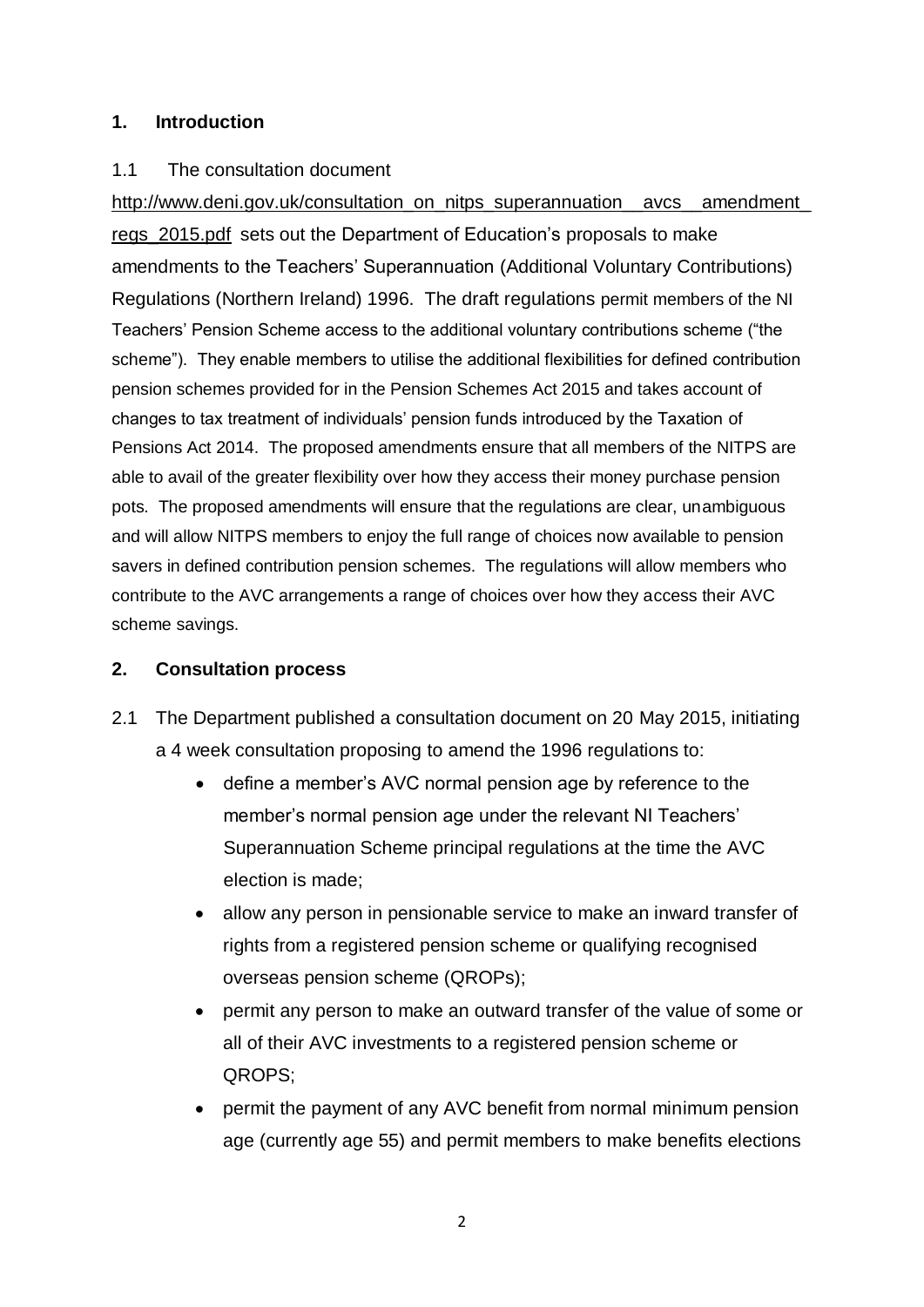on more than one occasion;

- permit a member to request one or more uncrystallised fund pension lump sum payments (from 6 April 2015) and/or one or more annuities;
- permit payment to a member of one or more pension; commencement lump sums where permitted by Finance Act 2004;
- permit payment of a small pension lump sum under regulation 11, 11A or 12 of The Registered Pension Schemes (Authorised Payments) Regulations 2009; and
- permit payment, from 1 October 2015, of a short service refund where a person leaves pensionable service with qualifying service of less than 30 days. Before 1 October 2015 permit payment of a short service refund where a person receives a repayment of contributions under the principal regulations.

On the basis that these regulations will introduce improvements, rather than any detriments, to members of the NITPS, the Department proposed that they would be retrospective i.e. with a coming into operation date of 6 April 2015 to ensure no member of NITPS is disadvantaged.

2.2 The consultation document was published on the Department's website. The Department notified bodies in the education sector, other stakeholders, and other interested parties. In addition, schools were emailed. Responses could be returned by email or by post. The consultation closed on 17 June 2015.

#### **3. Key Findings**

3.1 Four responses to the consultation were received; from a teachers' union; from an employer; from a serving teacher; and from Prudential. All the responses were supportive of the changes. The union expressed the hope that either the Department or the supplier, Prudential, would engage in communications exercise to inform members of the changes and the new options available for them to collect benefits The AVC provider, Prudential, suggested some technical amendments.

3